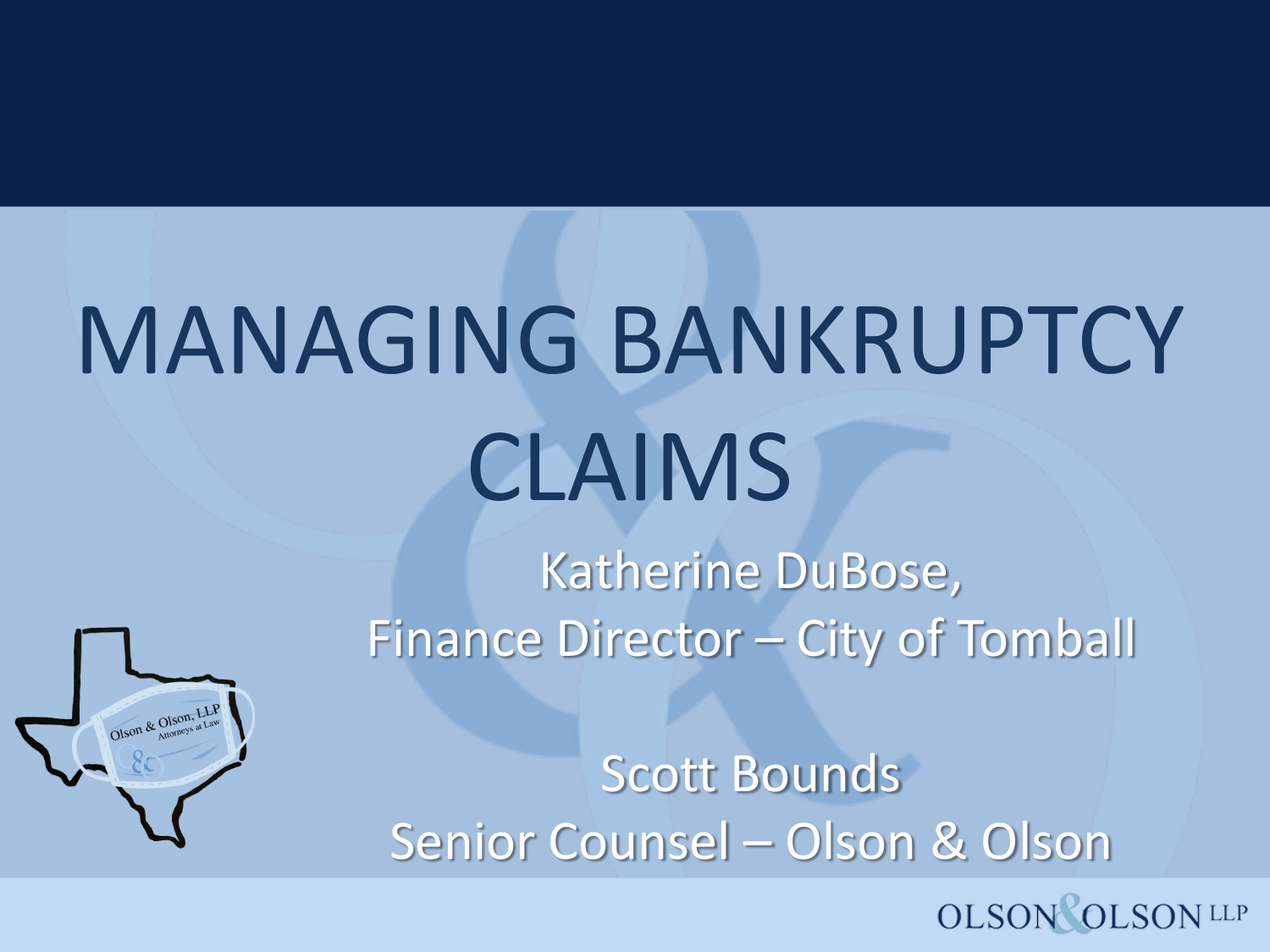### Potential Bankruptcy Claims

#### Non-dischargeable debts (secured claims)-

- \*Ad Valorem (Property) Tax
- \*Hotel and Sales Tax
- \*Fines

\*Assessment Liens



Dischargeable debts- \*Utility bills \*Contract obligations \*Money judgments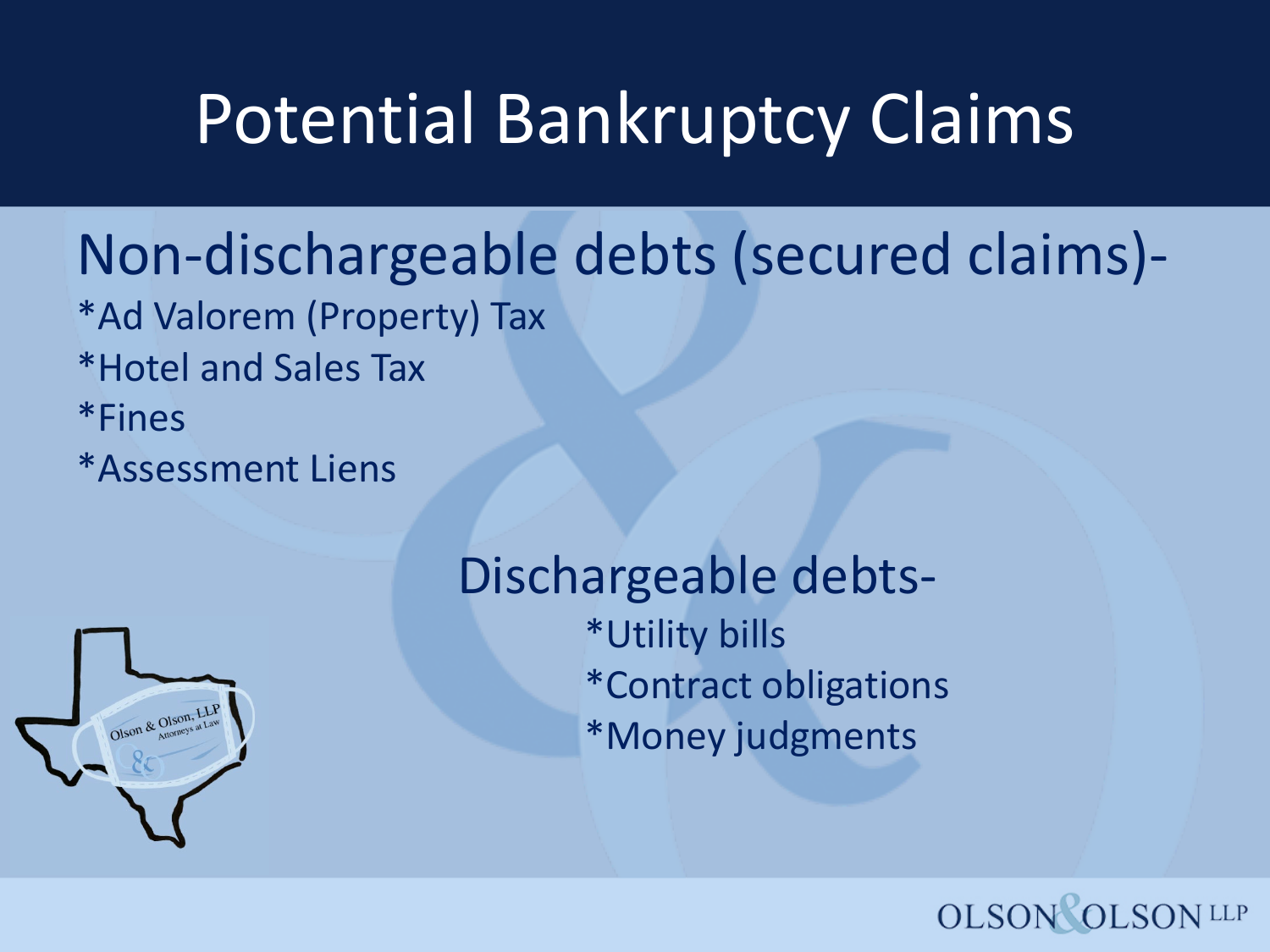### UTILITY BILLS

# Your agency received a notice of Chapter 11 bankruptcy for a utility customer, now what do you do?



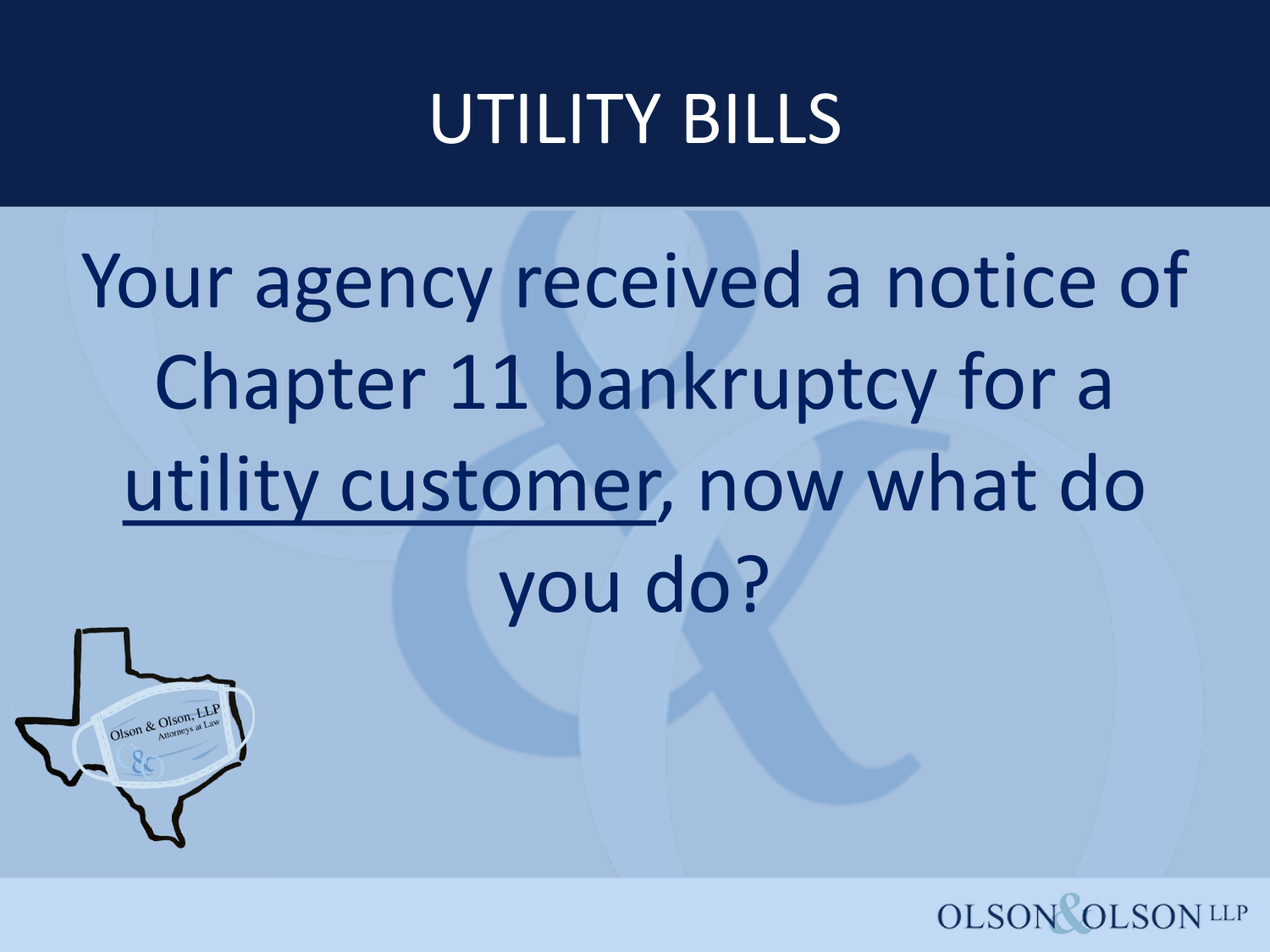### **Objective**

• Provide a **5 STEP** method to offer the best chance to receive payments for utility services provided to the bankrupt customer.



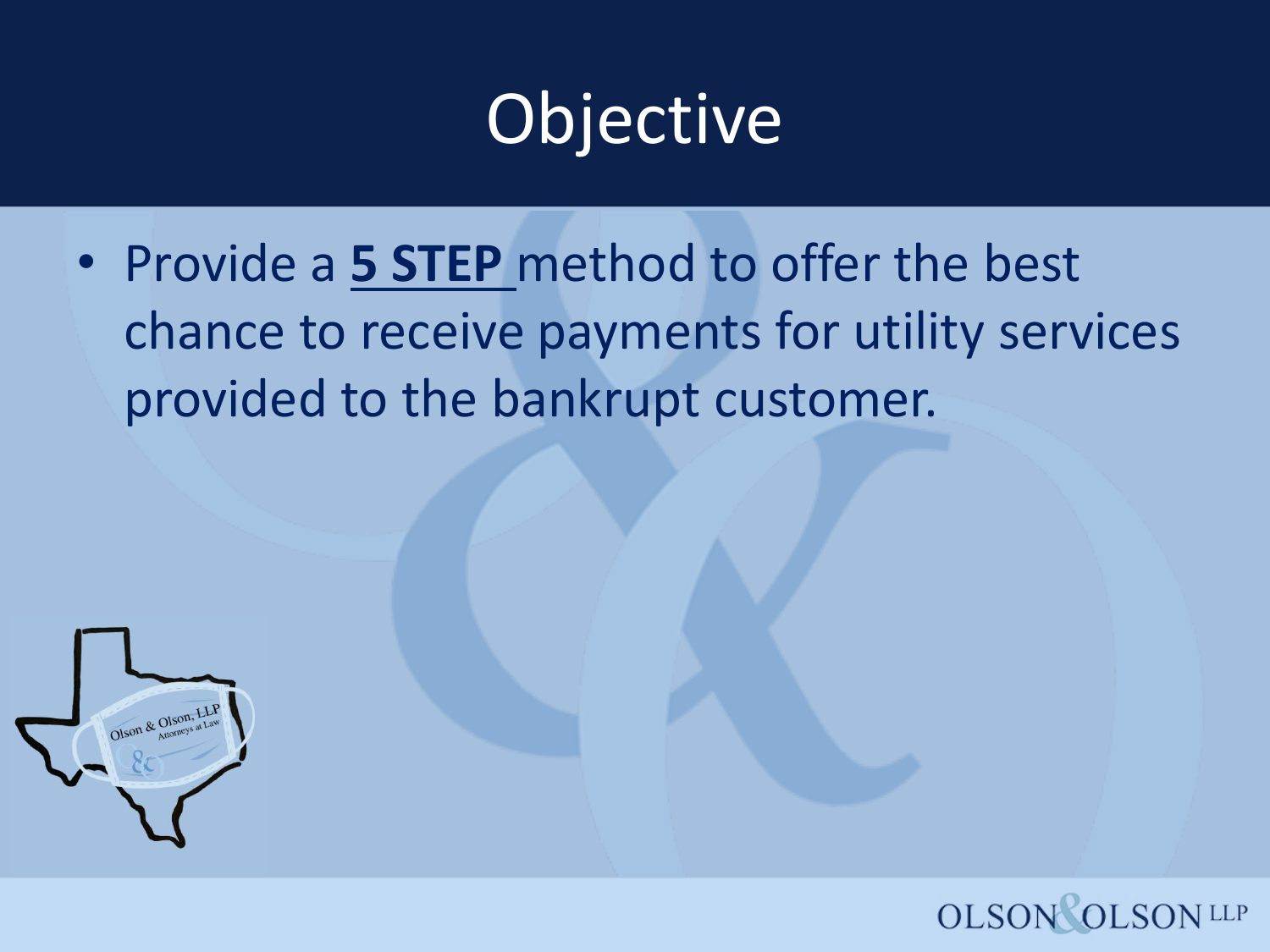# But first…

#### **Pre-bankruptcy**

Olson & Olson, LLP

• Unpaid, prepetition utility bills are an unsecured, nonpriority claim



#### **Post-bankruptcy**

- Unpaid, postpetition utility service charges are administrative expense claims
	- "actual, necessary costs and expenses of preserving the estate"
		- *11 U.S.C § 503(b)(1)(A)*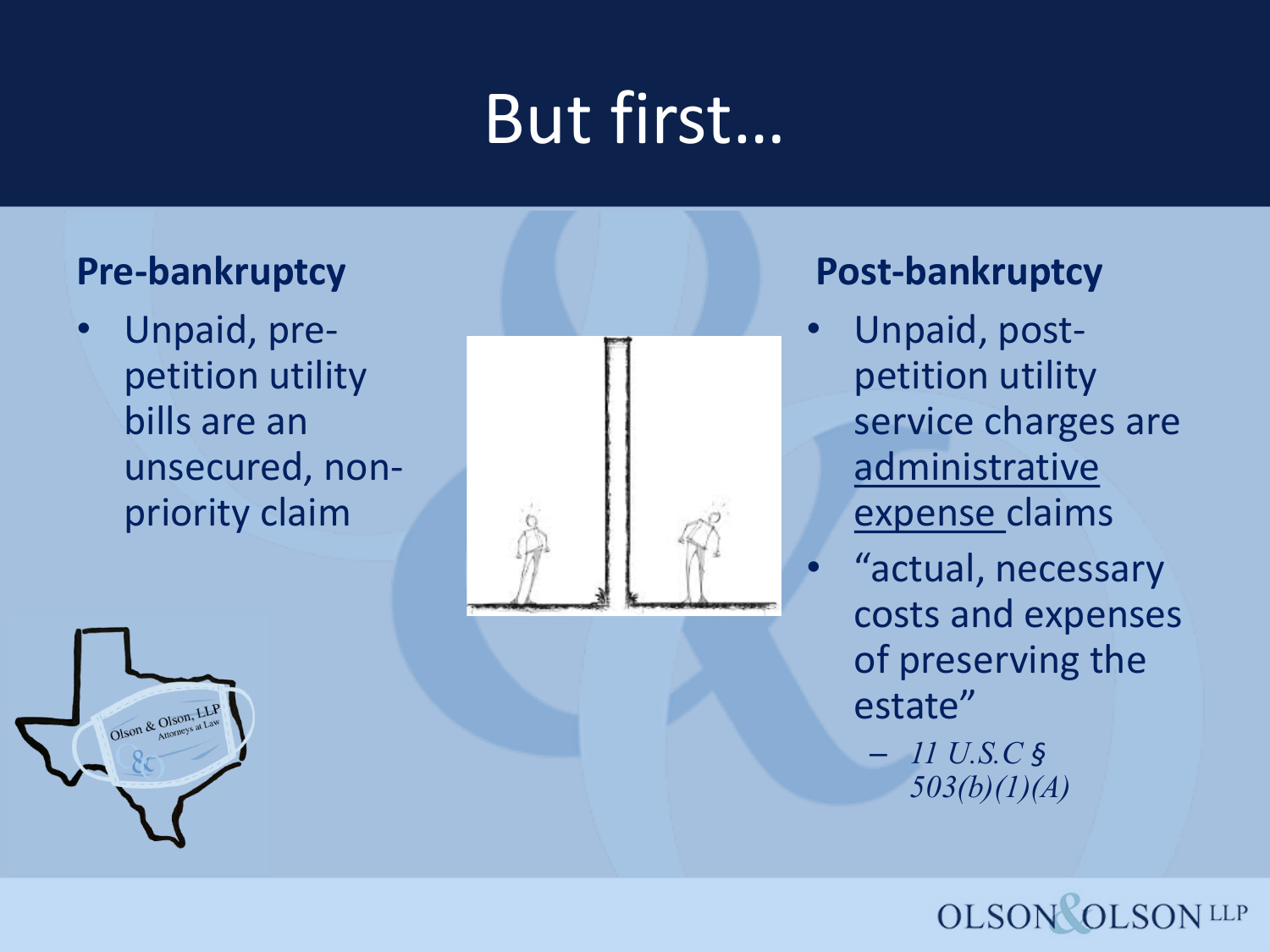• **Do not alter service to the utility customer and cease collection activities.**

Son & Olson, LL

– Utilities that receives a notice of bankruptcy from a federal bankruptcy court generally "may not alter, refuse, or discontinue service to, or discriminate against, [a] trustee or [a] debtor solely on the basis of the commencement" of bankruptcy proceedings or because of an unpaid prebankruptcy utility bill. 11 U.S.C. § 366 (a).

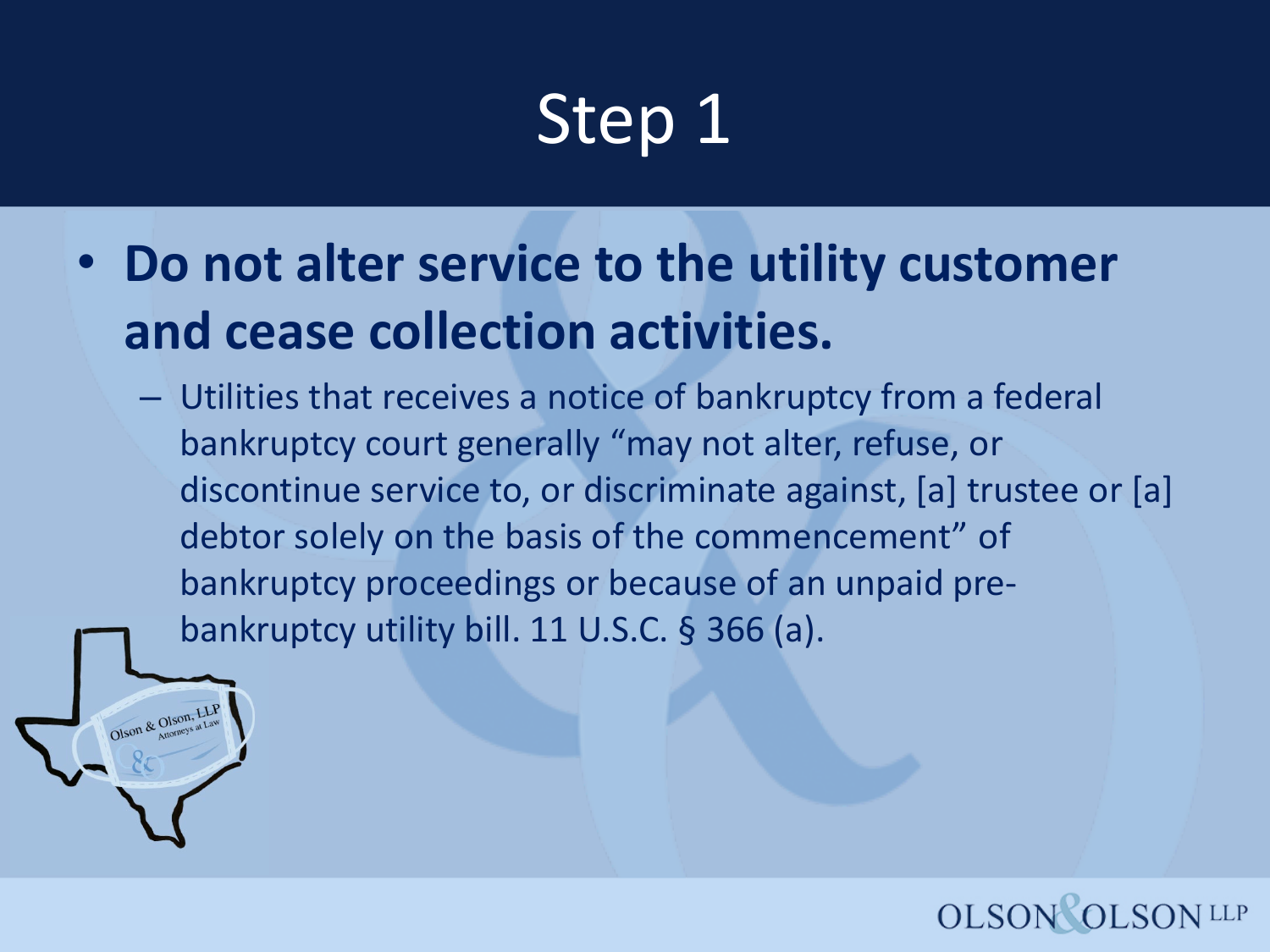- **Close the pre-bankruptcy account.**
	- Utilities must stop all collection activity on prebankruptcy account balances and delinquencies.



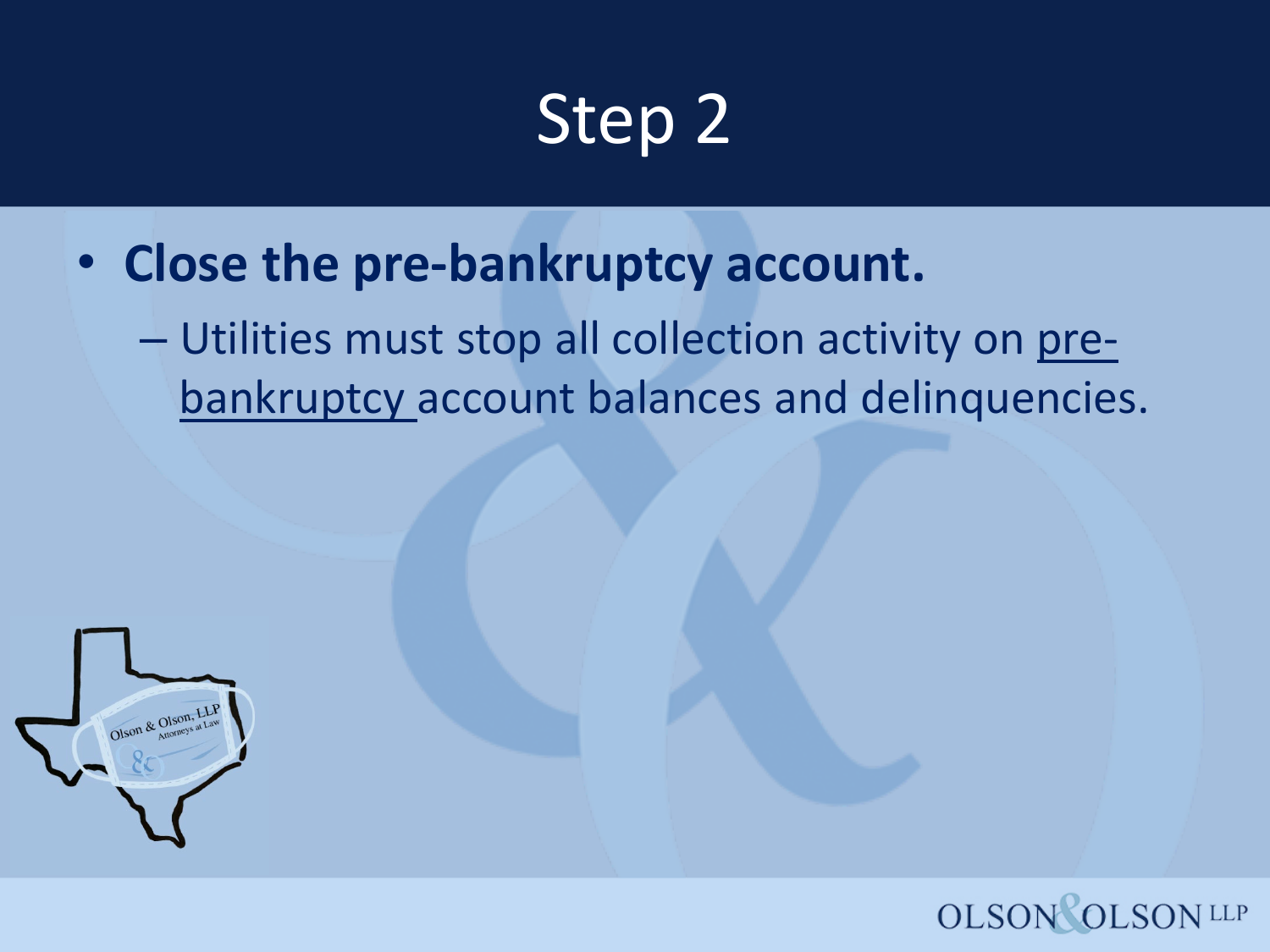#### Pre-bankruptcy account

- Use any existing security deposit to cover the balance due
	- $-11$  U.S.C. § 366 (c)(4).
- File an unsecured claim in Bankruptcy Court for any additional balance due.



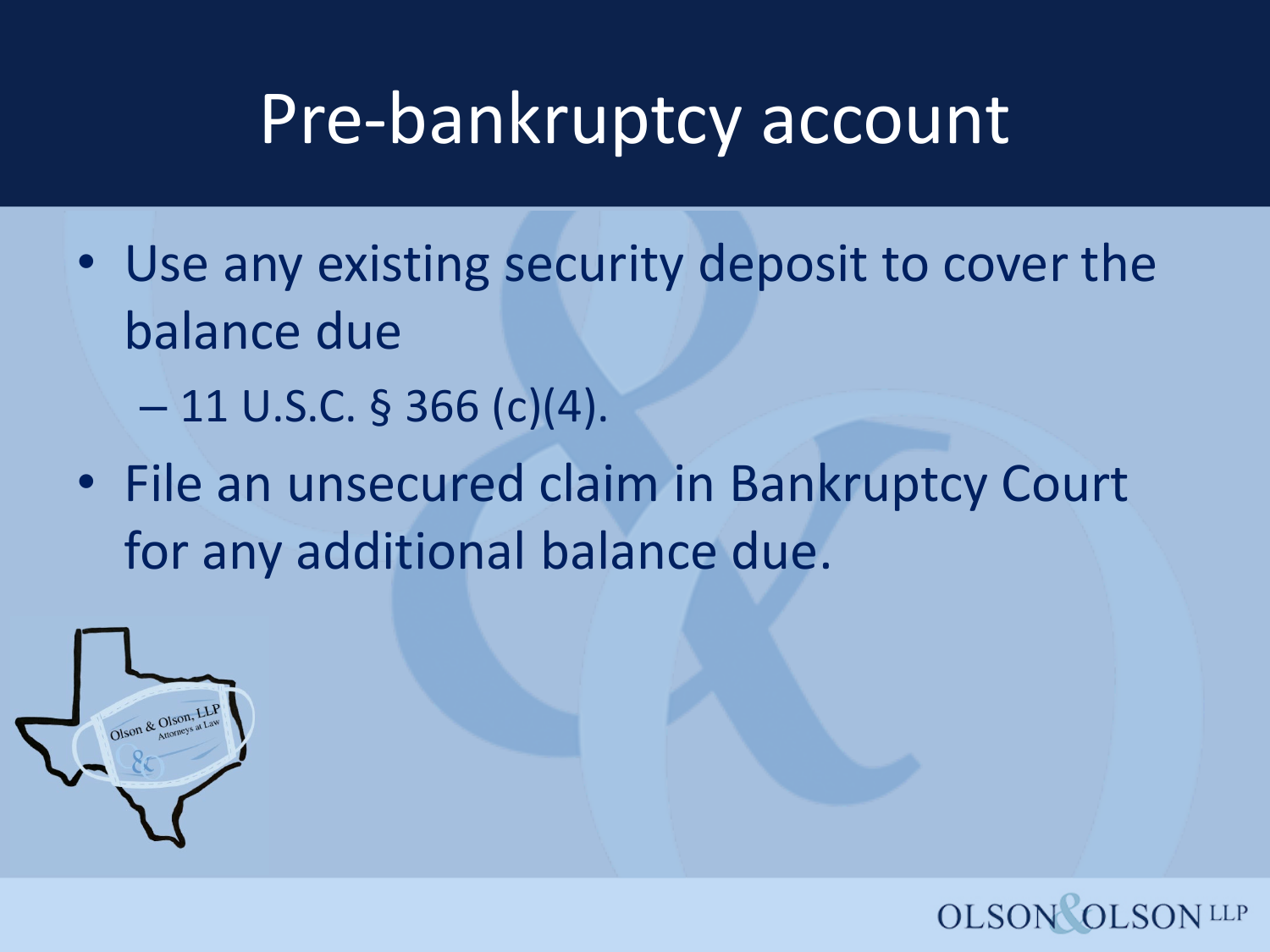• **Open a new post-bankruptcy account.**

Ison & Olson, LL

- Customers who enter bankruptcy must still pay for the service they use while in bankruptcy.
- Commencement of bankruptcy does not require that a utility reconnect service to an alreadydisconnected customer (i.e., disconnected prior to the filing of the bankruptcy petition).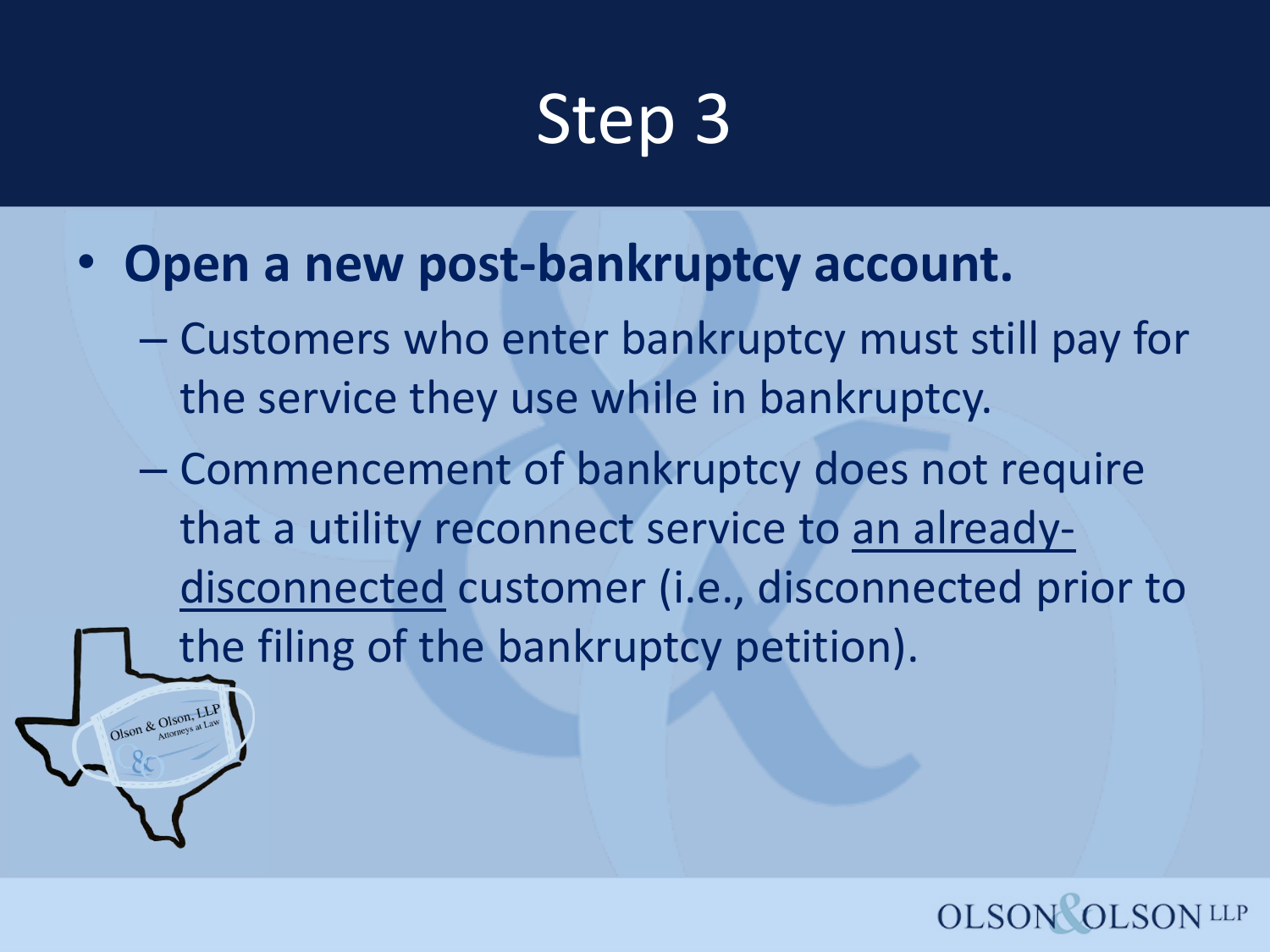• **Ensure payment of post-bankruptcy service by 1) asking for adequate assurance or 2) filing an administrative expense claim.**

– The Bankruptcy Code provides these two tools utilities may use to guard against delinquencies



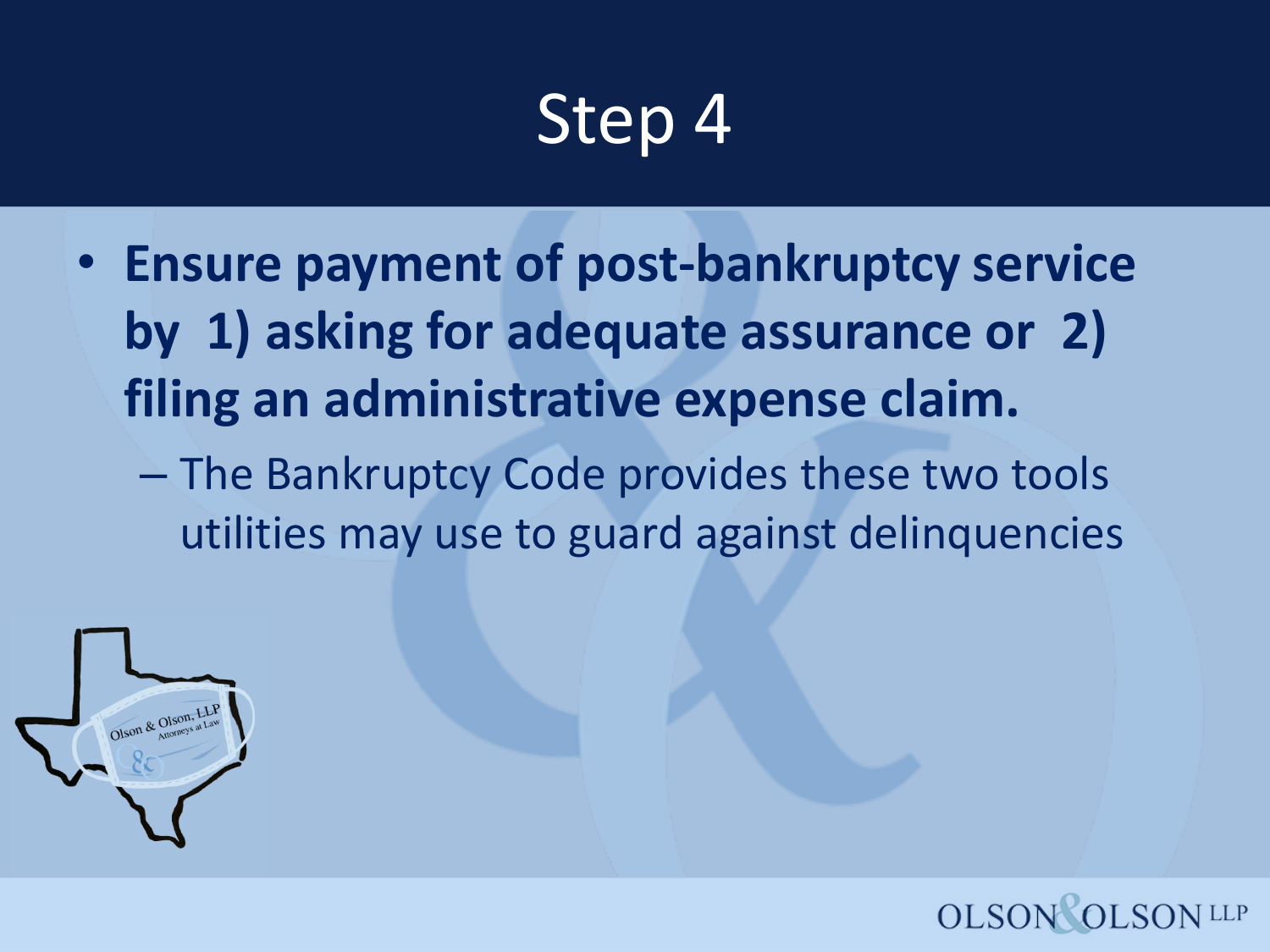#### Adequate Assurance of Payment

- Request adequate assurance of payment from the bankrupt customer to ensure their ability and willingness to pay for utility service.
	- Examples: cash deposit, letter of credit, certificate of deposit, surety bond, and prepayment of utility charges.



If no assurance is received, you may terminate service 30 days from filing for bankruptcy.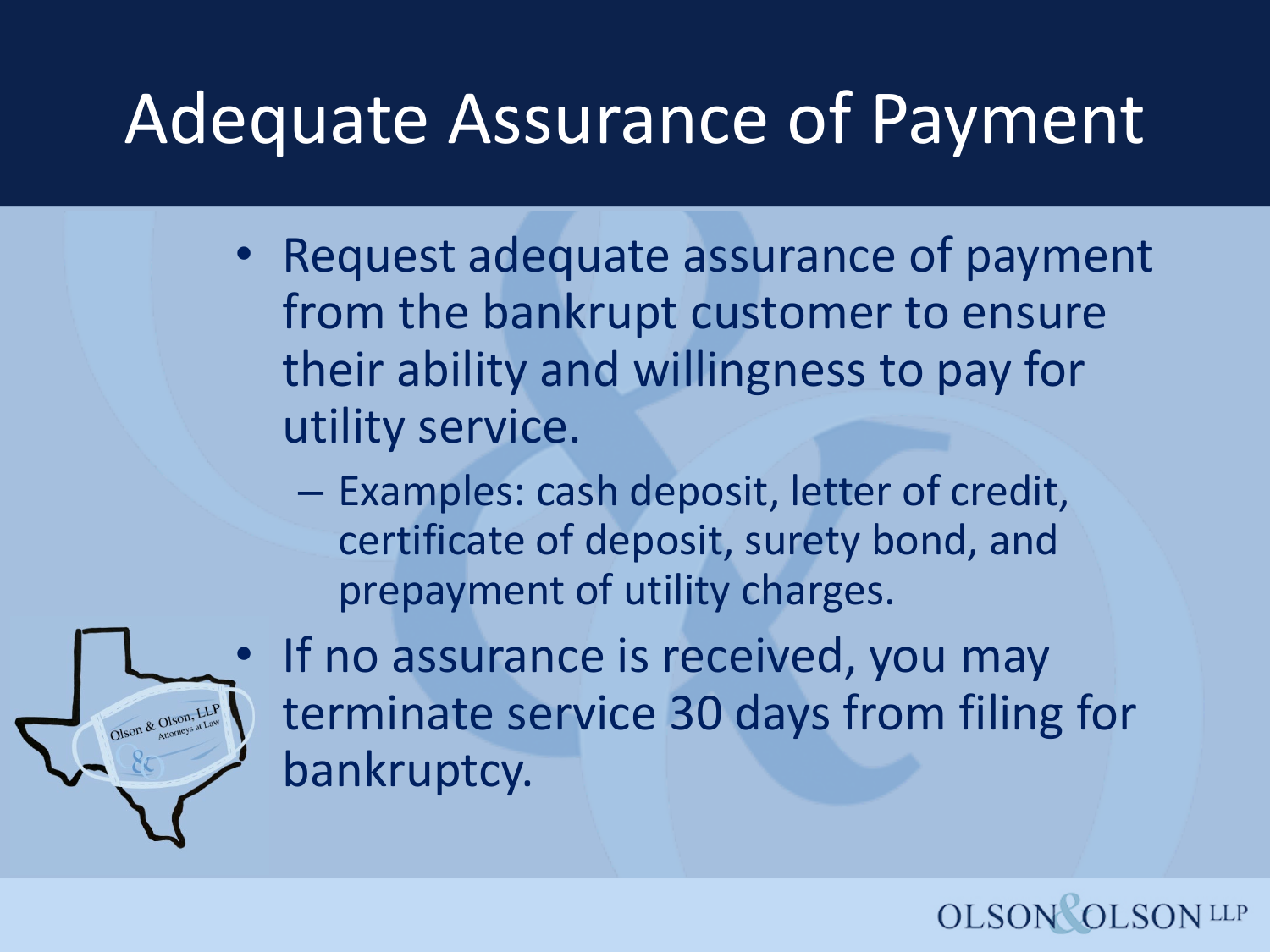#### Administrative Expense Claims

- File an administrative expense claim with the bankruptcy court for post-bankruptcy utility charges as actual, necessary costs and expenses of preserving the estate.
- This claim is given priority in any distribution from assets of the bankrupt customer's estate.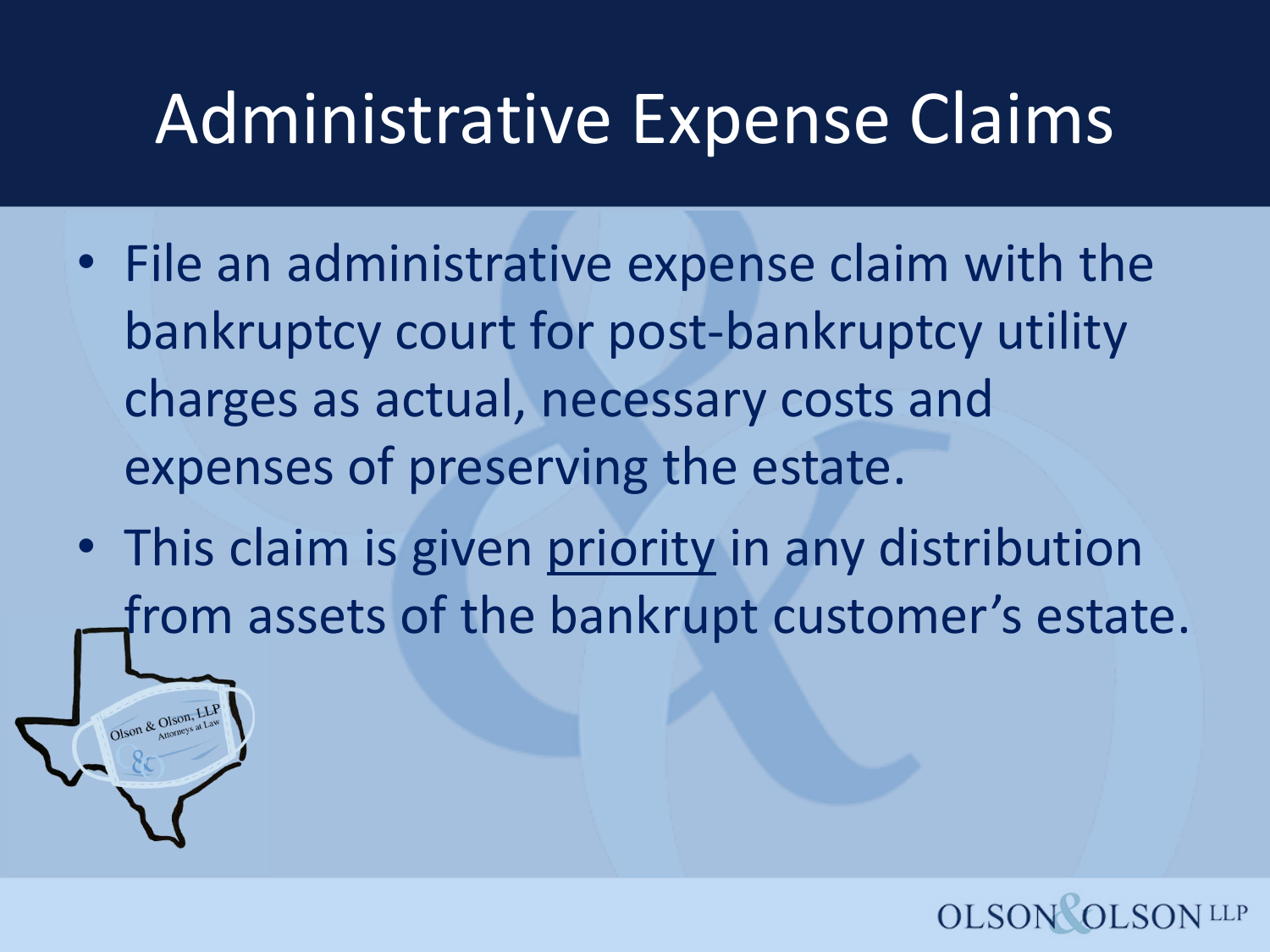- **Treat the post-bankruptcy account as any other account for purposes of disconnecting service.**
	- Use the same policies and procedures used for all other customers.
	- The period of delinquency starts when the utility customer is unable to pay after the date the customer filed for bankruptcy.



– Utility customers in bankruptcy who are facing disconnection or termination of service must receive the same process applied to those not in bankruptcy.

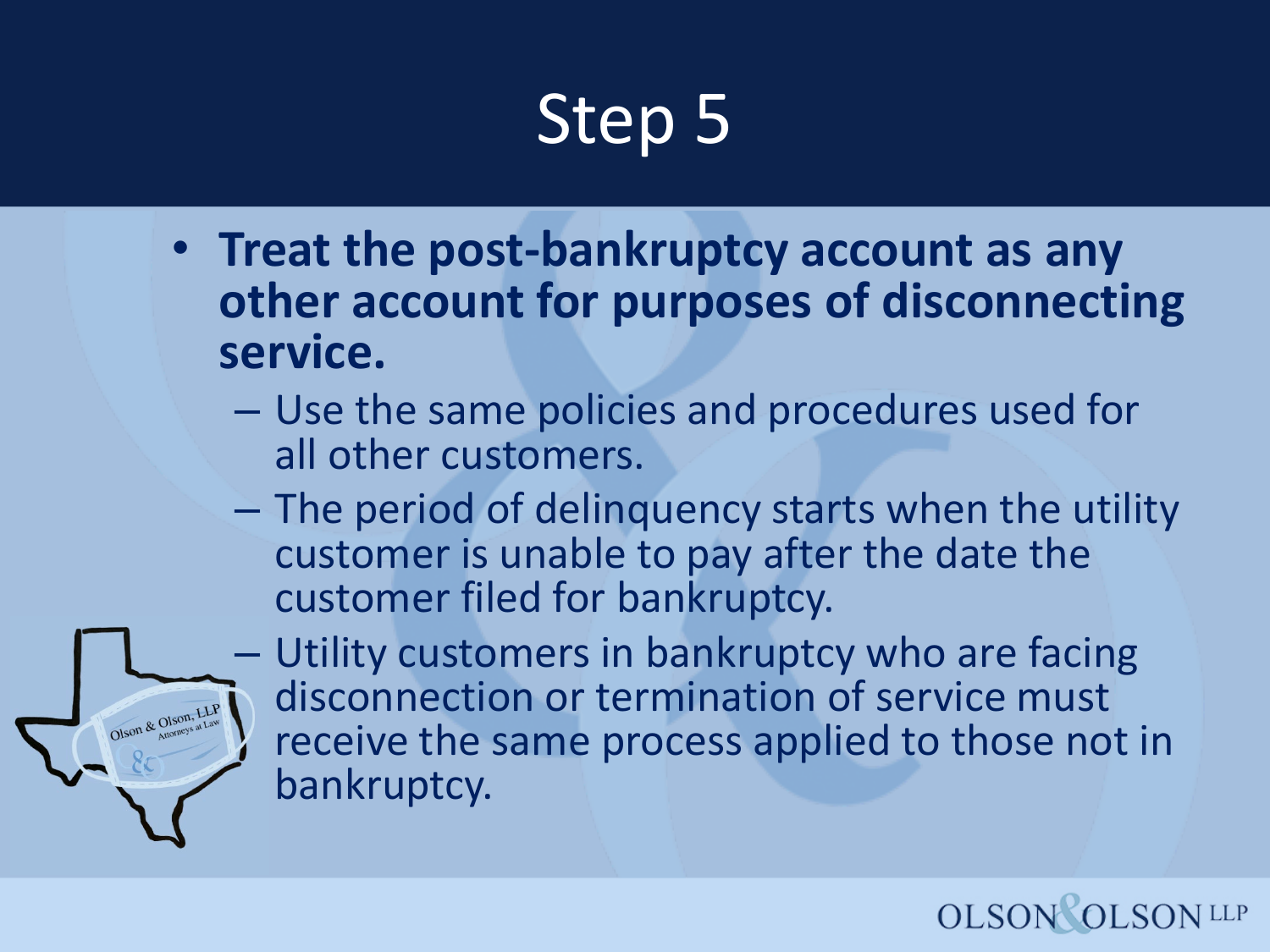### When Receive Bankruptcy Notice:

- 1. Do not alter service to the utility customer.
- 2. Stop collection activities.
- 3. Close the pre-bankruptcy account.
- 4. Open a new post-bankruptcy account.



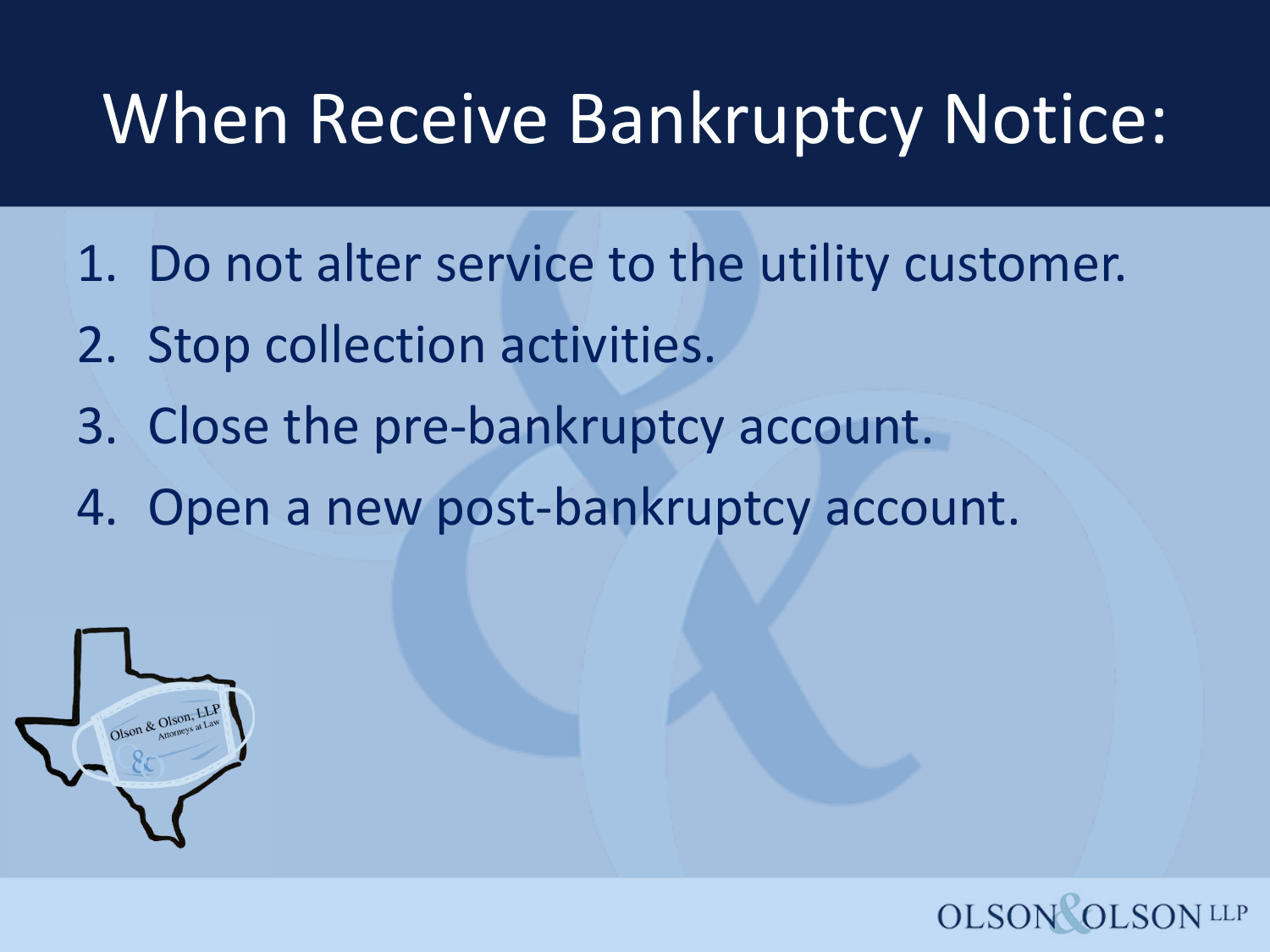### THEN…..

- 1. Get deposit for the post-bankruptcy account.
- 2. File a claim for pre-bankruptcy debt, if any.
- 3. File an administrative expense claim for postbankruptcy debt, if any.
- 4. Treat the post-bankruptcy account like any

other account for purposes of disconnecting service.